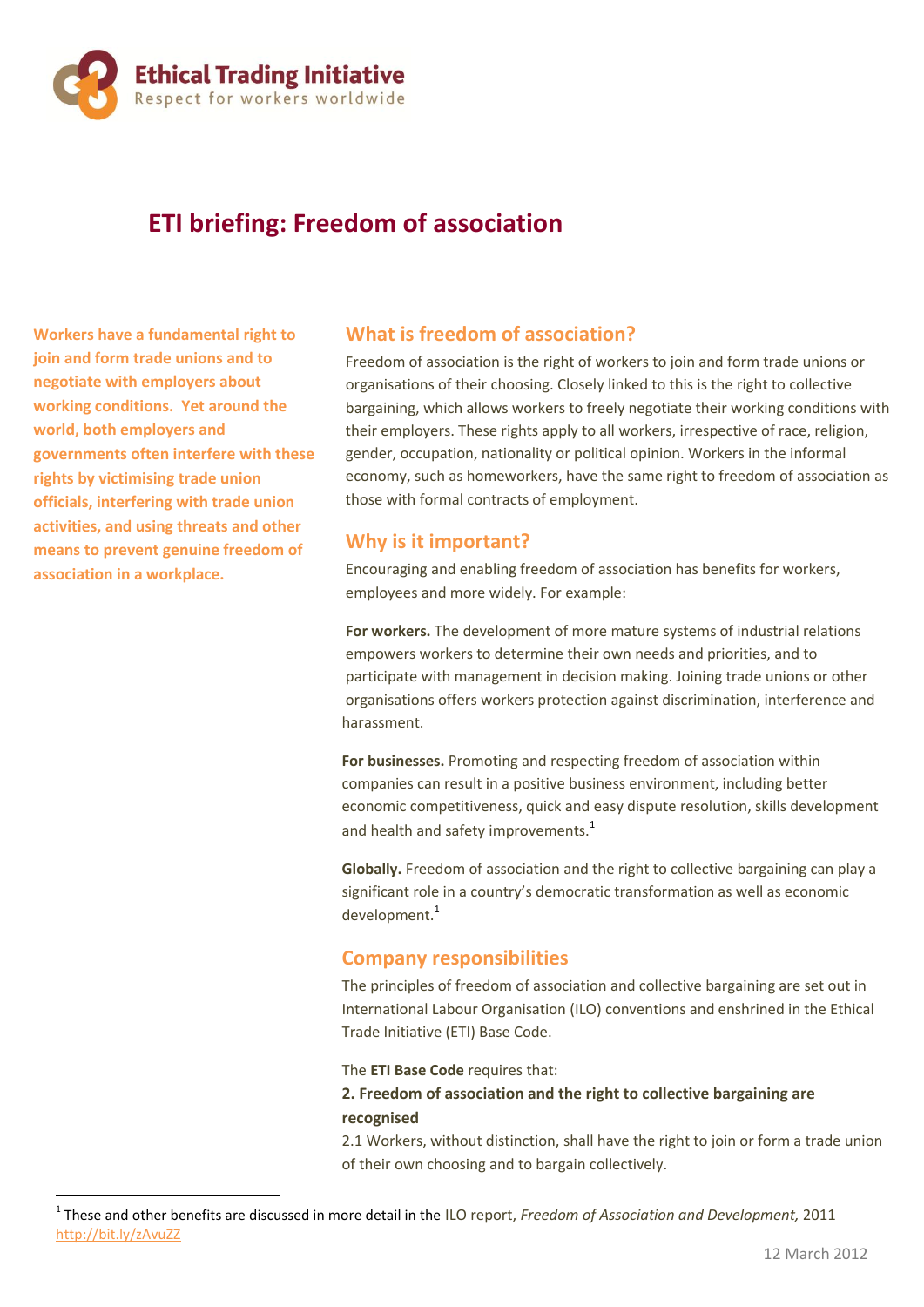## **Box 1. Typical freedom of association abuses**

- '**Paper', 'tame' or 'yellow' unions, and paternalism.** Companies may allow workers to be members of a union, but will make sure that the union does very little on behalf of those workers (eg employers could set up unions that act in management's interests).
- **Export processing zones.** Many governments will seek to exclude trade unions from organising within EPZs, even if workers are free to organise elsewhere in the country. This is always a breach of the ETI Base Code.
- **Access to the workforce.** Employers may inhibit unions from being able to communication with the workers.
- **Interference with union activity.** Companies may seek to influence elections, or influence the ability of the union to represent the interests of its members.
- **Victimisation.** Union representatives may be subjected to discrimination, intimidation and even violence or murder.
- **Refusal to recognise and bargain.** Companies may allow their workers to join unions, but undermine its value by refusing to recognise or bargain with the union.
- **Denial of information.** In order to prevent trade union representatives from bargaining meaningfully, some employers refuse to provide them with appropriate information about the issues to be negotiated.
- **Threats which inhibit bargaining.** Companies can use threats to inhibit unfairly the workers' bargaining position, eg threatening to move operations elsewhere.

2.2 The employer adopts an open attitude towards the activities of trade unions and their organisational activities.

2.3 Workers' representatives are not discriminated against and have access to carry out their representative functions in the workplace.

2.4 Where the right to freedom of association and collective bargaining is restricted under law, the employer facilitates, and does not hinder, the development of parallel means for independent and free association and bargaining.

The key **ILO standards** addressing freedom of association are shown below:

**Freedom of Association and Protection of the Right to Organise Convention (No 87), 1948**. This Convention enshrines the right of workers to join a trade union of their choice, the right to independence from government and employer interference, and the right for trade unions to elect officials and organise their own affairs.

**Right to Organise and Collective Bargaining Convention (No 98), 1949**. This Convention provides for protection against anti-union discrimination, for protection of workers' and employers' organisations against acts of interference by each other, and for measures to promote and encourage collective bargaining.

## **The challenges**

Despite the fact it is a fundamental right and can bring many benefits, the right to freedom of association is not recognised or implemented in many countries around the world. Companies (retailers, brands and suppliers) can find it difficult to understand why freedom of association is so important, and do not know how to implement it in practice or monitor progress in achieving it. In more extreme cases, employers may interfere with these fundamental rights and prevent genuine freedom of association existing in the workplace. Box 1 highlights some typical ways of preventing its achievement; these are a clear violation of the ETI Base Code.

## **What should retailers do?**

Retailers and brands have a responsibility to ensure that the right to freedom of association and collective bargaining are respected and that there is an open attitude to trade unions and their activities, and to work with their suppliers to find a constructive solution where this is not the case. Key ways they can do this are shown below.

 **Identify and monitor freedom of association.** Retailers should ask detailed and searching questions to establish if freedom of association and the right to collective bargaining are being respected in their supply chains. The best indicator of this is that a significant proportion of the workforce are members of an appropriate independent trade union. Obviously, in many situations (eg in the informal sector and in countries where free unions are prohibited) membership of a trade union is not always possible. However, even where unions organise freely and independently, it can be